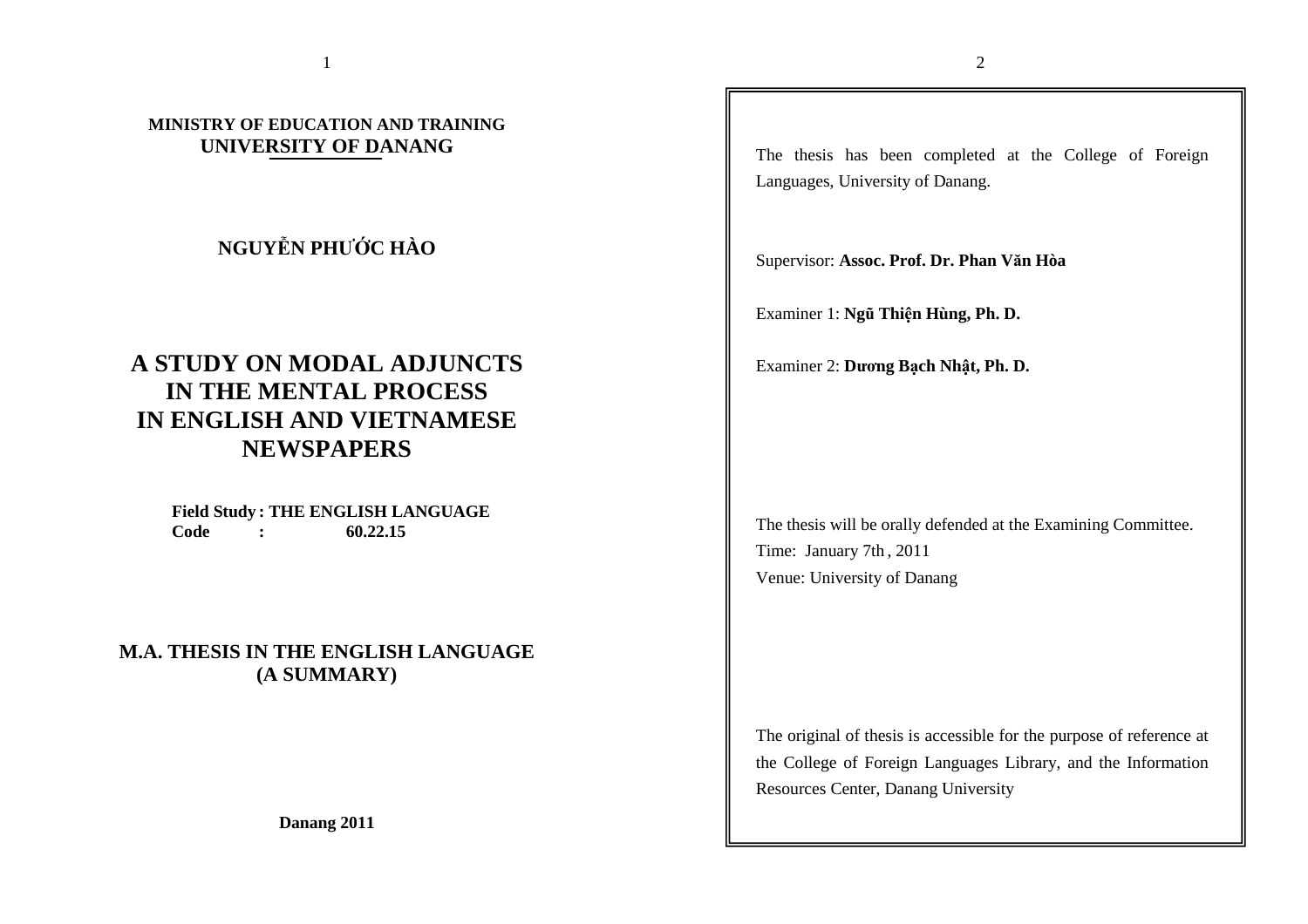#### 3

### **CHAPTER 1 INTRODUCTION**

### **1.1 RATIONALE**

 In this thesis I wish to outline the possibilities for the exploration of evaluative meanings with particular reference to linguistic features in English and Vietnamese sports Newspapers. The working hypothesis is that, as with any "propagandistic" text, there will be an abundance of evaluative lexico-grammatical features. More particularly, one might expect to find a high frequency of MAs of the semantic dimension of obviousness due to the fact that the speaker is seeking to establish the logical validity of his propositions. Such a dimension is often realized as Modal Adjunct, in a variety of grammatical guises, and this paper will therefore focus on MAs in the MenP.

If news readers do not have some knowledge of these, they will acounter a lot of difficulty in understanding news, even sometimes they will misunderstand it. For those reasons, I choose the topic *"A Study on Modal Adjuncts in the MenP in English and Vietnamese Newspapers"* .

#### **1.2 AIMS AND OBJECTIVES**

#### **1.2.1 Aims**

 - helping English learners or news readers identify modal adjuncts in process types in English and Vietnamese sports newspapers, and use them properly.

 - giving some implications for teaching and writing English and Vietnamese newspapers.

#### **1.2.2 Objectives**

 - to analyze and compare syntax, semantics and pragmatics of MAs in the MenP in English and Vietnamese sports newspapers

### **1.3. RESEARCH QUESTIONS**

 1. How are modal adjuncts used in the MenP in English and Vietnamese newspapers?

 2. What are syntactic, semantic and pragmactic features of MAs in the MenP in English and Vietnamese sports newspapers?

 3. What are similarities and differences in syntax, semantics and pragmactics in MAs in English and Vietnamese sports newspapers?

 4. What implications does the study have for news readers and learners of English?

#### **1.4. SCOPE OF THE STUDY**

This study is restricted to modal adjuncts in the MenP in English and Vietnamese sports newspapers.

### **1.5 THE SIGNIFICANCE OF THE STUDY**

 - help English learners as well as readers know well about the properties and features in English and Vietnamese newspapers.

- offer some ways to the readers or learners both in English and Vietnamese effectively.

#### **1.6 ORGANIZATION OF THE STUDY**

- o **Chapter 1** The introduction
- o **Chapter 2** The literature review,the theoretical background
- o **Chapter 3** The methods and procedures of the study.
- o **Chapter 4** Findings, discussion, and analyzing
- o **Chapter 5** The conclusions, the implications, the limitations, and suggestions for further study.

4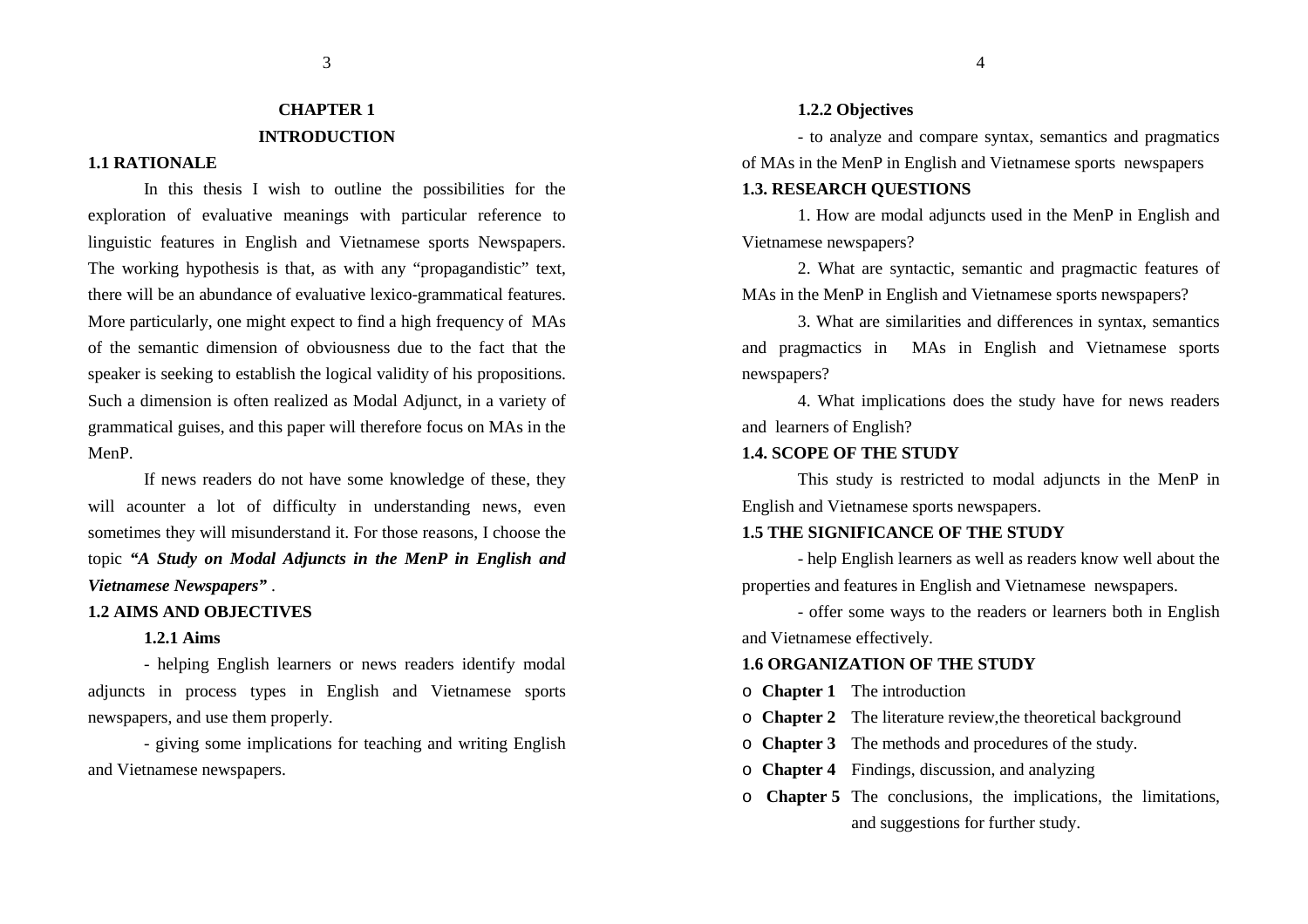## **CHAPTER 2 LITERATURE REVIEW AND THEORETICAL BACKGROUND2.1 A REVIEW OF PREVIOUS STUDIES RELATED TO THE**

#### **TOPIC**

Simpson [18], defines modality as, the speaker's attitude towards, or opinion about, the truth of a proposition expressed by a sentence.

Đinh Gia Hưng [11] studied the modal devices expressing possibility in modern English and Vietnamese. The author analysed the similarities and differences of the functional behavior of the modal devices in English and Vietnamese may be of paramount significance and importance to native speakers of English and Vietnamese in terms of orientation in language study and practice.

Lê Thi Bích Hanh [10] studied on semantic features of purposive adjuncts in English and Vietnamese. The author tried to analyse the similarities and differences between English and Vietnamese purposive adjuncts in terms of semantic features and distributed purposive adjuncts in various types of spoken and written texts in English and Vietnamese.

According to Halliday [9] a clause is the most significant grammatical unit because it functions as the representation of process. The what-is-going-on process falls into various processes. Halliday [8] has identified the encoding processes of the realities under discussion.

Hoàng Văn Vân [34] mentioned the way to identify the MenPs in Vietnamese. He stated some aspects that determine the differences of MenPes from other processes.

Dương Ngọc Bích Đào [2] studied senser and phenomenon of MenP performed in English and identified in Vietnamese. She stated the similarities and differences of participants- senser and phenomenon in MenPes in English and Vietnamese.

#### **2.2 THEORETICAL BACKGROUND**

#### **2.2.1 Modality**

#### *2.2.1.1 Definition Of Modality*

In Halliday's social semiotic framework of language [8, p.75], modality can be seen as expression of a speaker's comment or attitude towards the truth-value or reliability of a proposition or speaker's judgement of the probabilities, or the obligations involved in what he is saying.

#### *2.2.1.2 Types of Modality*

According to Palmer [14, p.153], there are two types of modality: **epistemic modality** and obligation as **deontic modality**.

Palmer [14, p.153], for example, considers **epistemic modality** as the type of modality which expresses the degree of commitment of the speaker to the truth of what is being said and is concerned with the speaker's relation to the proposition. **Deontic modality**, on the other hand, has much in common with the imperative because it is concerned with the speaker's active relation to events where the speaker can give permission, lay an obligation or give an undertaking.

 **2.2.2 English Adjuncts** 

- *2.2.2.1 Types of adjuncts*
- *a. Conjunctive adjunct*
- *b. Mood adjunct*
- *c. Comment adjunct*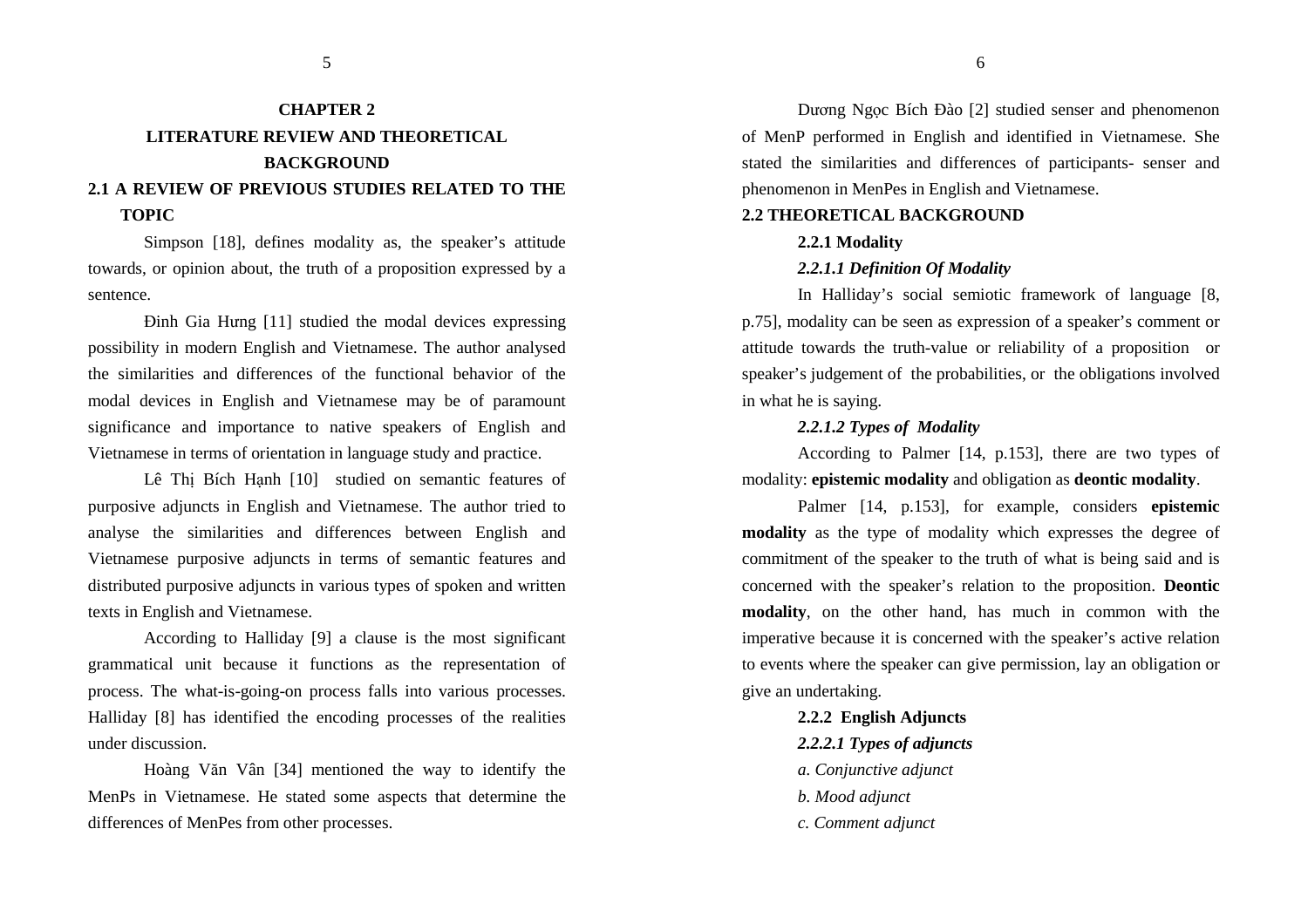#### *2.2.2.2 Modal Adjuncts*

 Modal adjuncts are adjuncts that express the speakers' judgement regarding the relevance of the message or "interpersonal in function". There are two principal types of modal adjuncts: **mood adjuncts** (closely associated with the meanings constructed in the mood system) and **comments adjuncts** (express the speaker's attitude to the proposition as a whole and less integrated to the clause's mood structure) [9, p.49, 82-83]. The term modal adjunct is the same as the term modal adverbs used by Simpson [18, p.202], Fowler [6, p.131].

#### **2.3 TYPES OF PROCESS**

According to Halliday [8], [9] there are six types of process, three principal of which are **material, mental, and relational.** The rest three subsidiary ones include **behavioural, verbal,** and**existential.** 

| Process type       | Subcategory       | Example clause                 |
|--------------------|-------------------|--------------------------------|
| Material           | event (happening) | The water is boiling           |
|                    | action (doing)    | The boy <b>kicked</b> the ball |
| Mental             | perception        | I heard an explosion           |
|                    | cognition         | He <b>forgot</b> her name      |
|                    | affection         | We all <b>liked</b> the song   |
| Relational         | Attributive       | Clara is intelligent           |
|                    | identifying       | She is a nurse                 |
| <b>Behavioural</b> |                   | He cried                       |
| Verbal             |                   | She <b>told</b> us a story     |
| Existential        |                   | There was once a nice princess |

#### *Table 2.3: Process types in English*

 **2.3.1 The Material Process 2.3.2 The Mental Process 2.3.3 The Relational Process 2.3.4 The Behavioural Process 2.3.5 The Existential Process 2.3.6 The Verbal Process 2.4 THE TRANSITIVITY OF THE MENTAL PROCESS 2.4.1 Senser and Phenomenon** 

MenP clauses normally have at least one participantrepresenting the one who thinks, sees, likes, wants, and so on. This participant is referred as the Phenomenon.

(1) **She** liked very much the way George put it. [13, p.104]

(2) **The way George put** it pleased her very much.[13, p.104]

As can be seen above, from (1) the senser is *she*, and the phenomenon is *the way George put it*, whereas, n (2) the senser is *The way George put it* and phenomenon is *her*.

#### **2.4.2 Types of the Mental Process**

There are three types of mental processes: perception affection and cognition, for examples:

He doesn't like flowers. (Affection Process)

I see the flowers. (Perception Process)

I think the cows are dumd. (Cognition Process)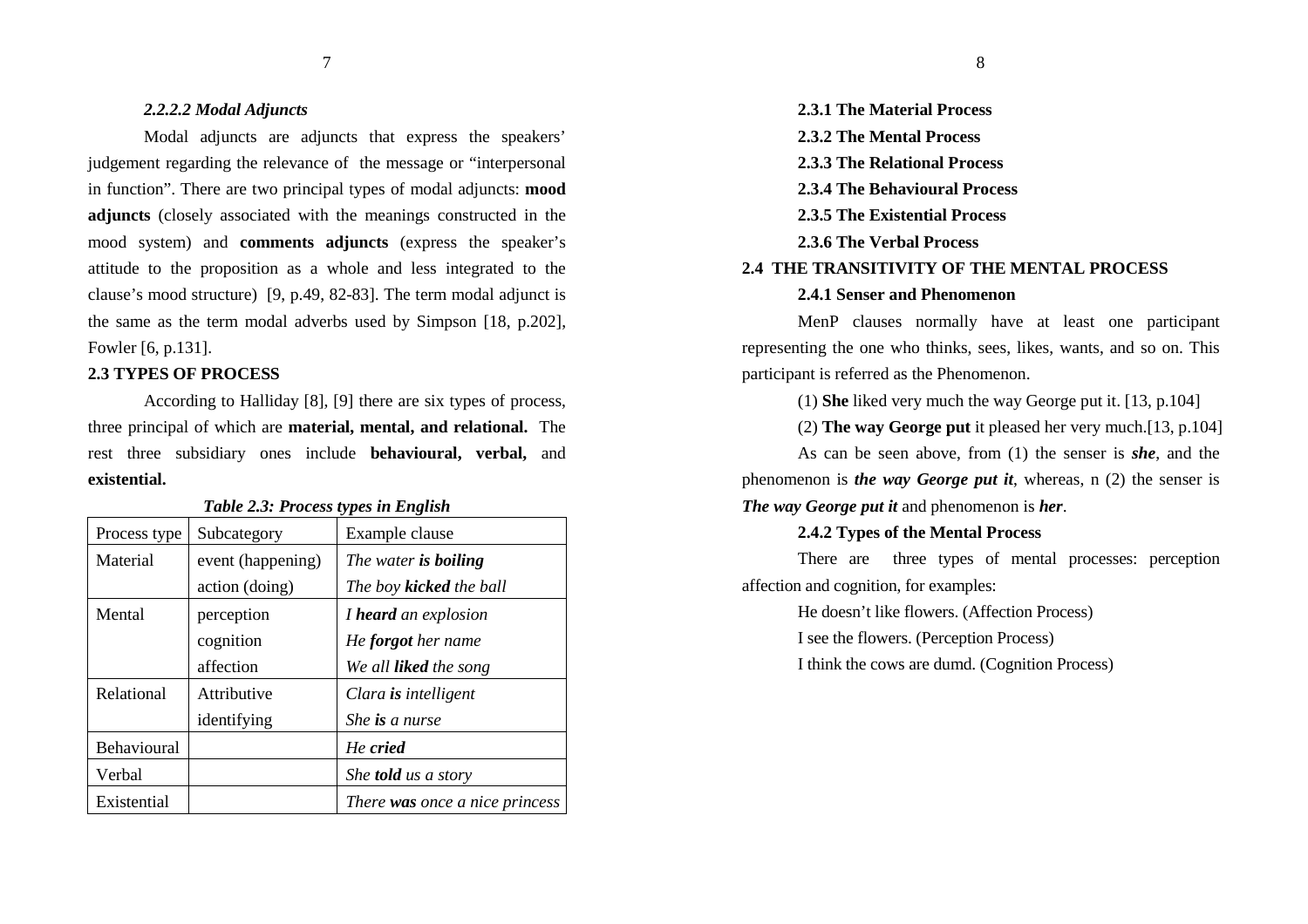## **CHAPTER 3 METHODS AND PROCEDURES**

#### **3.1 METHODS OF THE STUDY**

This research is carried out with two methods: the quantitative and qualitative ones.

The descriptive and contrastive analysis of substitution English and Vietnamese newspaper is conducted to find out the similarities and differences in syntactic, semantic and pragmatic features

#### **3.2. PROCEDURES**

a) Collecting data

b) Setting up smaller corpora for MAs according to the style.

c) Classifying MAs

 d) Describing and comparing MAs in English with their counterparts in Vietnamese.

e) Discussing the findings.

 f) Suggesting some implications for English teaching and learning.

#### **3.3 DATA COLLECTION**

A corpus of 200 samples in both English and Vietnamese were set up for each language. The data were mainly collected from English and Vietnamese sports newspapers websites.

Collecting samples of sports newspapers in English and Vietnamese. They are mainly taken from the following popular newspapers in English such as the Guardian, the BBC, the NYTimes, the Independent. The data in Vietnamese are mainly taken from Vietnamese sports newspapers such as the Thanh Niên, the Lao Động, the Nhân Dân, the Tuổi Trẻ.

#### **3.4 DESCRIPTION OF SAMPLES**

Samples of the study were lexical expressions including words, phrases and clauses realised as MAs in the MenP. They were collected from different types in both English and Vietnamese sports newspapers.

#### **3.5 DATA ANALYSIS**

The data were analysed and interpreted contextually. The most relevant interpretation of MAs present in the newspapers in the metal process. This is to consider whether there is a divergence between the semantics and the pragmatics of modal adjuncts in a particular context.

The analysis also looks into the contribution of each component into the shaping of the syntactics, semantics and pragmatics of MAs in the MenP: which element is the core of the meaning of MAs and which is the specifier or modifier?

#### **3.6 RELIABILITY AND VALIDITY**

- Picking out samples of newspapers which satisfy the criteria mentioned above.

- Presenting, describing and analyzing the samples of English newspapers and those of Vietnamese ones respectively.

- Finding out the similarities and differences of devices in sports newspapers between two languages in terms of syntactic semantic and pragmatic features, then draw out some conclusions.

- Discussing the findings and suggesting some implications for teaching language and newspaper readers.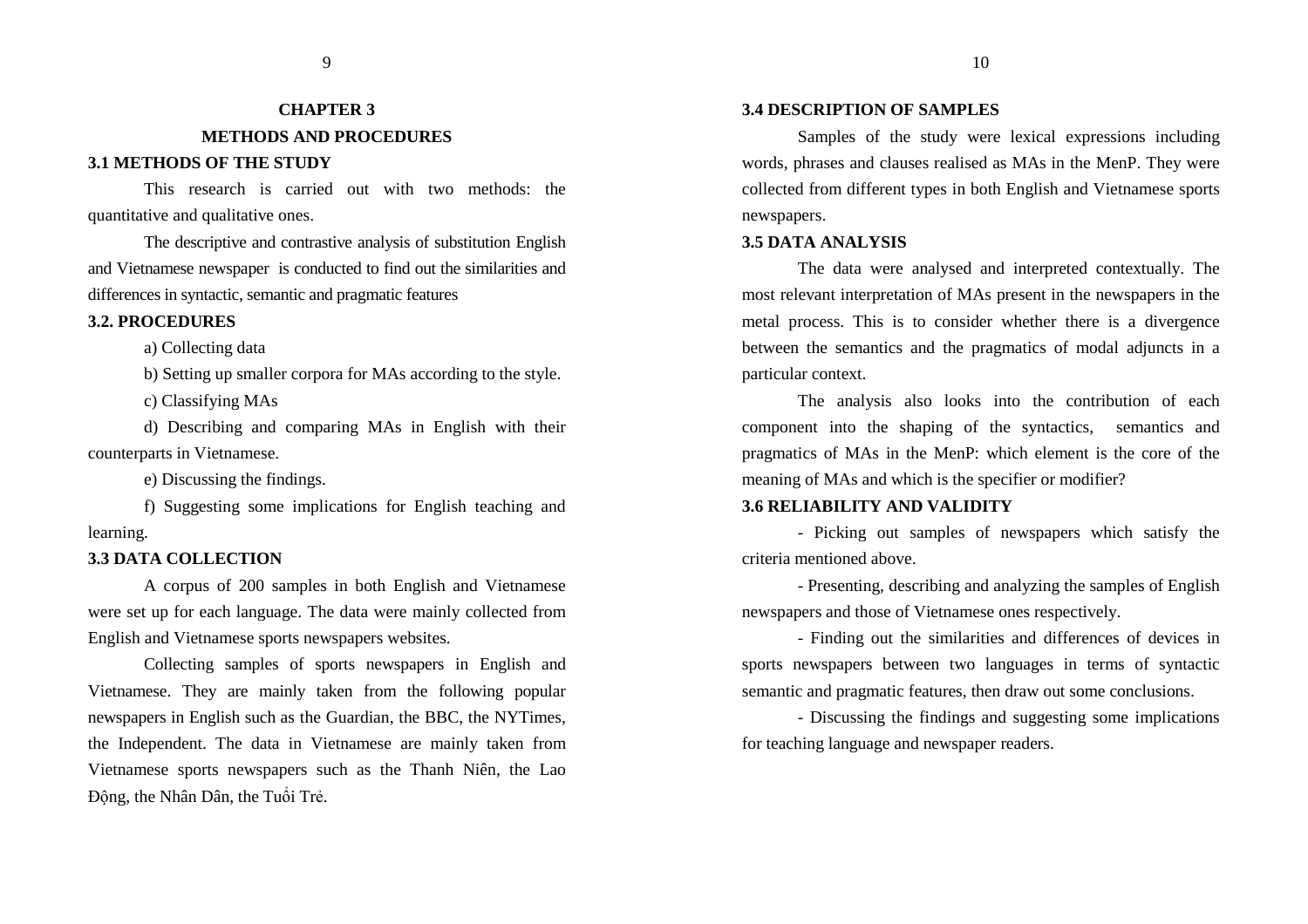## **CHAPTER 4**

### **FINDINGS AND DISCUSSIONS 4.1 MODAL ADJUNCTS USED IN THE MENTAL PROCESS IN**

#### **ENGLISH AND VIETNAMESE SPORTS NEWSPAPERS**

 **4.1.1 The Mental Process in English and Vietnamesesports Newspapers** 

 *4.1.1.1 Types of Mental Process*

 According to Halliday [9, p.106], there are thre types of Mental Processes: **Perception**, **Affection** and C**ognition**.

No one here will **forget** Torres putting the ball beyond Jens Lehmann.

Theo dõi những buổi tập vừa qua của ñội tuyển VN, không khó ñể **nhận ra** ñội hình xuất phát HLV Falko Goetz sẽ bố trí cho trận đấu với Macau trong sơ đồ 4-4-2.

#### *4.1.1.2 Senser and Phenomenon*

MenP clauses normally have at least one participantrepresenting the one who thinks, sees, likes, wants, and so on.

**Wenger** claims not to hear the abuse.

### *4.1.1.3 The Phenomenon in Perception Process*

 In PerPs, the Phenomenon is most typically a thing, realized by a noun group, or an event, realized by a nonfinite V-ing or V Clause, for example:

The Sussex Stakes at Goodwood over a mile would potentially see **a clash with Canford Cliffs**, the brilliant winner of the opening Queen Anne Stakes who was claiming victory at Royal Ascot for the third year on the trot.

<sup>Đ</sup>ây là nhiệm vụ khó khăn nhưng tôi vẫn cảm thấy chúng tôi có cơ hội vào bán kết.

### *4.1.1.4 The Phenomenon in Affection Process*

In AffePs, the Phenomenon is typically a thing, situation, or fact, for example:

Viewers often feared **that Coleman himself had gone too early, reaching apitch of excitement in the final curve of major finals that seemed unsustainable without access to helium.**

Trận ñấu ñược chú ý **ở bảng <sup>E</sup> <sup>g</sup>iữa ñội chủ nhà AS Roma và Bayern Munich diễn ra rất kịch tính**.

### *4.1.1.5 The Phenomenon in Cognition Process*

In Cognition processes, the phenomenon is typically a thing, a fact, or a thought, for example:

Those who are acquainted with Davies will recognise **the symptoms**.

Cổ ñộng viên Việt Nam tin rằng, **<sup>v</sup>ới lợi thế sân nhà, các cầ<sup>u</sup> thủ Việt Nam sẽ chơi với hơn 100% khả năng của mình, ñể giành chiến thắng.** 

*4.1.1.6 The Roles and Functions of Participants of the Mental Process in English and Vietnamese Sports Newspapers.* Semantically, PerPs are defined as processes indicating perceptive activities of human beings like *seeing, hearing, finding, noticing, smelling, tasting, feeling etc.*

He **will have seen** all the good things Jose does, and maybe learned from some of the mistakes, and added bits of his own.

Tuy nhiên, chiếc HCV mà Mạo vừa đoạt được tại Đại hội võ thuật châu Á 2009 mới làm anh **cảm thấy** hạnhphúc nhất sau những <sup>c</sup>ố gắng không ngừng nghỉ.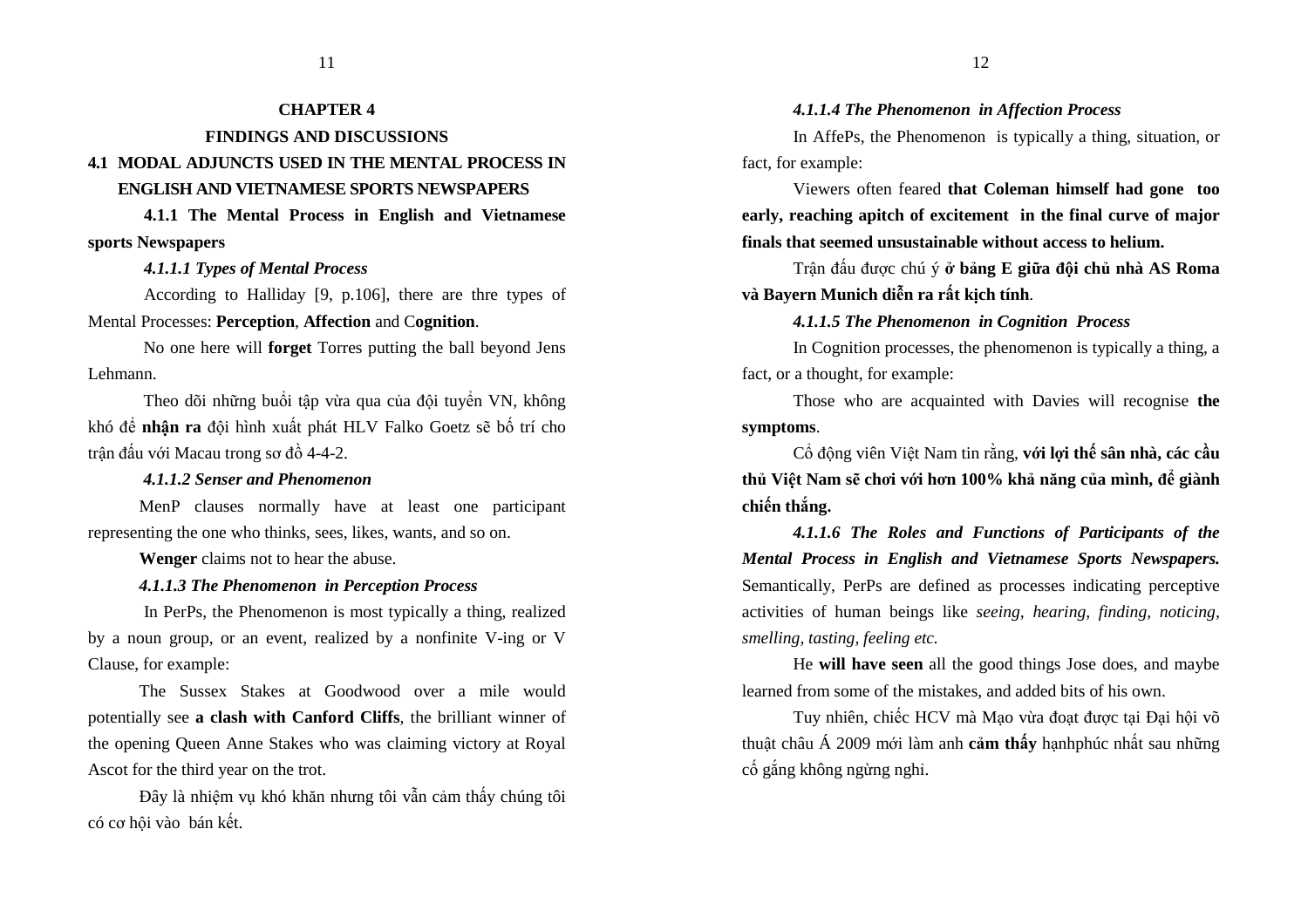*4.1.1.7 The Roles and the Functions of Senser of the Mental Process in English and Vietnamese Newspapers* 

As presented in chapter 2, Senser is one of the mandatory participants of PerP. It is the entity that undergoes the experience in a MenP. Referents of qualities in this category ought to be restricted to conscious being.

**Carlos Tevez's probable departure for Corinthians** feels incongruous.

 Phải ñến gần cuối trận **người xem mới thấy** một bàn của Park từ chấm 11 mét.

**4.1.2 Modal adjuncts in the Mental Process in English and Vietnamese sports Newspapers** 

*4.1.2.1 Modal Adjuncts in Perception Process*

It is **perhaps** natural enough that Madrid **should feel** satisfied at gaining a draw having trailed by a goal and a man against Barcelona.

He didn't say this but he **probably also felt** that inferences **would** once again be drawn about Qatar's methods of winning influence during the controversial two-year campaign.

#### *4.1.2.2 Modal Adjuncts in Affection Process*

In the following, the mood adjuncts occurs in the AffeP expressing probability and intensity, for example:

We **probably** all **feel** a little bit more **like** dancing about on its fenced and rarefied grass.

 Spartak **ghét <sup>b</sup>ỏ** cách cạnh tranh ấy, tuyên bố **chỉ** dùng cầ<sup>u</sup> thủ nước ngoài.

*4.1.2.3 Modal Adjuncts in Cognition Process*

The MAs can also occur in the CogP expressing intensity and usuality, for example:

Lennon himself, **never known** as a shrinking violet, will **know** that all too well just now.

**Có lẽ** chẳng ai **nghi ngờ** về <sup>ñ</sup>iều ñó khi ñối thủ dưới chúng ta đến 50 bậc trong bảng xếp hạng FIFA.

## **4.2 THE SYNTACTIC, SEMANTIC AND PRAGMATIC FEATURES OF MODAL ADJUNCTS IN THE MENTAL PROCESS IN ENGLISH AND VIETNAMESE SPORTS NEWSPAPERS**

**4.2.1 Syntactic characteristics of Mas in the MenP in** 

## **English and Vietnamese sports Newspapers**

Initial position: before the subject

Medial position: immediately before auxiliary or after auxiliary verb

Final position: after an intransitive verb, an object or a complement

**4.2.2 The Semantic Features of Modal Adjuncts the Mental Process in English and Vietnamese Sports Newspapers** 

*4.2.2.1 Modal adjuncts express probability in the Mental Process: probably, possibly, perhaps, maybe*

In the following, the MA *possibly* can occur with other mood adjunct in the MenP expressing probability and modifying the proposition.

Ferguson **possibly never imagined** it would happen to someone as uncomplicated and enthusiastic as Rooney but, as Keegan rightly pointed out, it **just** has.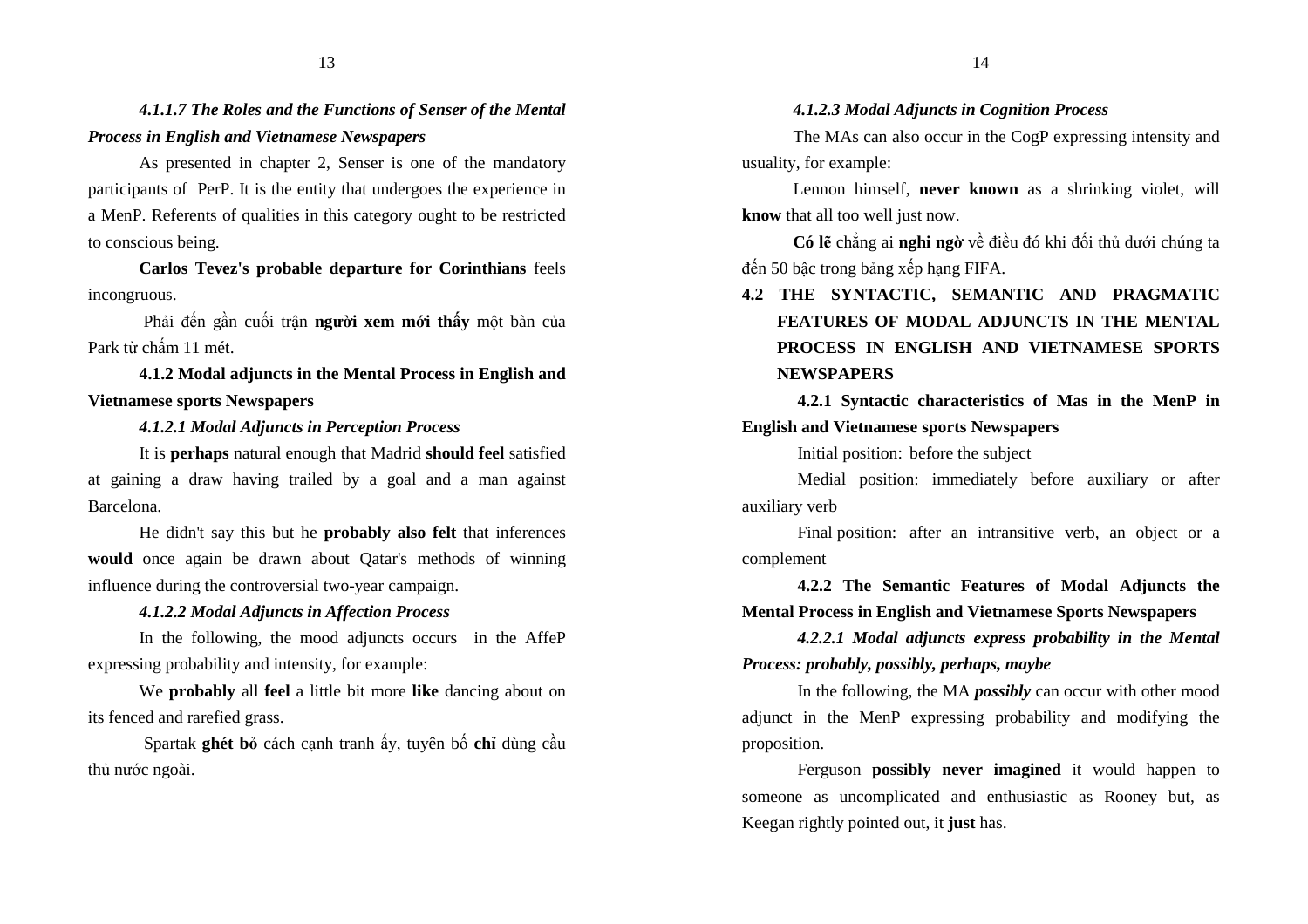Họ không giữ lời hứa với tôi, không tôn trong tôi và chỉ cần nhìn vào hợp ñồng ấy **có thể** thấy **rõ** họ **<sup>s</sup>ẵn sàng** ñẩy tôi ñi bất c<sup>ứ</sup>lúc nào, mà chỉ mất có hai tháng lương ñền bù!

*4.2.2.2 Modal Adjuncts Express the Certainty in the Mental Process*

The mood of clause in which certainly occurs is normally declaritive. In the following, the MA **certainly** comes after a modal finite, the other mood adjuncts in the MenPs, for examples:

Everyone **will certainly hope** so, but on this evidence Spain still need to find another gear.

In Vietnamese, the MA *chắc chắn* also goes with a modal finite or the other mood adjuncts in the MenPs, for examples:

Lý do **chắc chắn** không phải là các bạn trẻ Việt Nam **không thích** đá bóng, bởi vì có rất nhiều bạn sẵn sàng thức đến 2-3 giờ sáng ñể xem một trận bóng ñá của giải ngoại Anh hay một trận trong khuôn khổ Champions league.

*4.2.2.3 Modal Adjuncts express intensity in the Mental Process* 

In the following, **actually** cooccurs with other mood adjuncts in the MenP expressing intensity:

**Actually**, and **even** more worryingly, Bent is **probably** the second- or third-best English striker at the moment.

#### **4.3 THE PRAGMATIC FEATURES OF MODAL ADJUNCTS**

**IN THE MENTAL PROCESS IN ENGLISH AND VIETNAMESE SPORTS NEWSPAPERS** 

**4.3.1 The Pragmatics of MAs according to Content Orientation in the Mental Process** 

Pragmatically, when making a prediction or a speculation, normally the speaker invites no disagreement from the hearer. He implies that what what he informs is his own beliefs. In English, the speaker uses the following modal adjuncts to express the certainty, such as, *certainly, surely, definitely* and Vietnamese equivelence, *chắc chắn, nhất ñịnh, hẳn phải.*

I **certainly** think that it is likely that he **will** stay another year for the World Club Cup and to ensure his release for the London Olympics.

Những người có trách nhiệm **chắc chắn** biết ñâu là những đôi làm ăn đàng hoàng và đâu là những đôi không tử tế.

**4.3.2 Function of Hedging Information of MA in the Mental Process** 

Could it **possibly** be that there is another twist to come and that United could be indebted to Liverpool in the year they want to stand apart from the Anfield club with a record 19th league title?

 As can be seen in the examples, one of the ways which is considered to save the speaker from that confusing and embarrassing situation, to some extent, is to utilize MAs. *Possibly* is thought of as hedging devices. In this situation, the MAs as hedging devices attenuate or weaken the strength of an utterance

**4.3.3 Function of Warranting Information of MAs in the Mental Process** 

In communication, using MAs of low certainty all the time can not be a good strategy in some context. That is, in case the speaker has to hold strong responsibility for the information ground,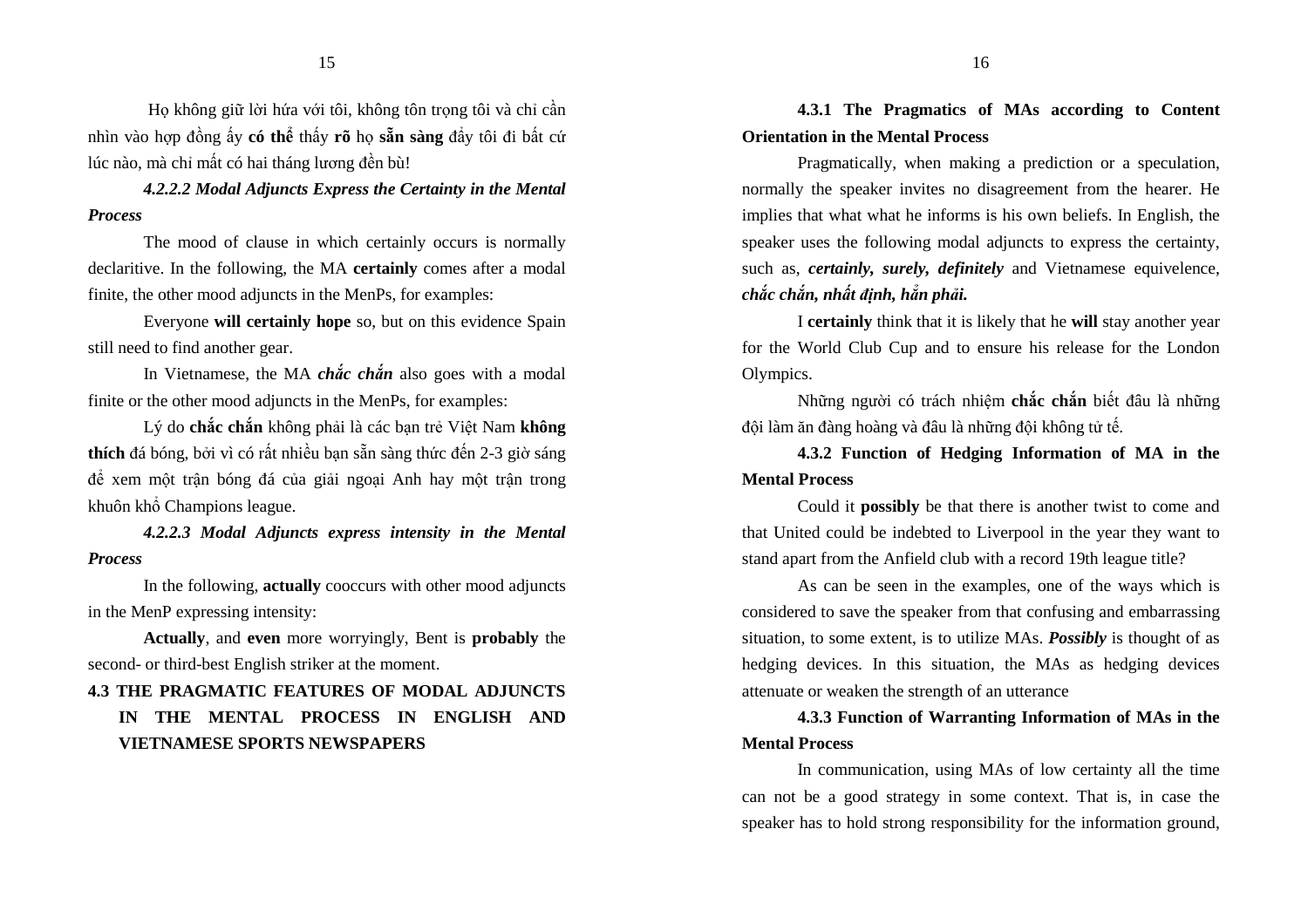17

or he/she has to make strong assertion on what is going to be presented, low-certainty MAs of Evidentials prove of no use. That may lead the speaker to the situation of doubt and suspicion.

They may, they may not, they should **certainly** believe they can - but right now we should not be asking.

#### **4.4 QUANTITATIVE RESULTS OF ANALYSIS**

The relative frequency of modal adjuncts used in the MenP in English and Vienamese Newspapers are clarified in the following tables, which consists of occurences in 200 samples and in percentage. From the distribution of MAs, we will discuss their similarities and differences in various language styles.

## **4.5 SIMILARITIES AND DIFFERENCES IN SYNTACTICS, SEMANTICS AND PRAGMATICS IN MODAL ADJUNCTS IN ENGLISH AND VIETNAMESE SPORTS NEWSPAPERS**

#### **4.5.1 Syntactic, Semantic and Pragmatic Similarities**

Syntactically, The first point of syntactic similarities that a wide range of English MAs and Vietnamese MAs can occur at initial position, medial position and final position in the clausal structure of utterance in the MenP. MAs in both languages can be characterized at initial position as a wide range of syntactic categories.

The second point of syntactic similarities that should be mentioned here is the modification of MAs of intensity in English and Vietnamese. For the syntactic representation of the exertion of expressing speaker's or writer's judgement and attitude in the MenP.

In English and Vietnamese MAs, the semantic notion evidence can be regarded as an essential component to express the speaker's judgement and attitude the factive meaning of MAs.

The motivation of MAs in English and Vietnamese can be identified by judging the information status of proposition in terms of the badness or goodness about the state-of-affairs mentioned in the proposition.

#### **4.5.2 Syntactic, Semantic and Pragmatic Differences**

Syntactically, there are far more MAs in the MenP in English than in Vietnamese. In term of the relationship between MAs and modal finites denoting probability, certainty and intensity, MAs are more likely to occur after the modal finites in the MenP in English than the MAs in Vietnamese.

 In English, there are more MAs expressing probability, certainty and intensity in the MenP than in Vietnamese.

In Vietnamese, there are less MAs expressing probability, certainty and intensity in the MenP than in English. English people tend to use more MAs in the MenP expressing intensity (76%) than Vietnamese (65%). Whereas, Vietnamese people prefer using more MAs expressing probability (23%) than in English (15%). English people seldom use less MAs in the MenP expressing certainty (9%) than Vietnamese (12%).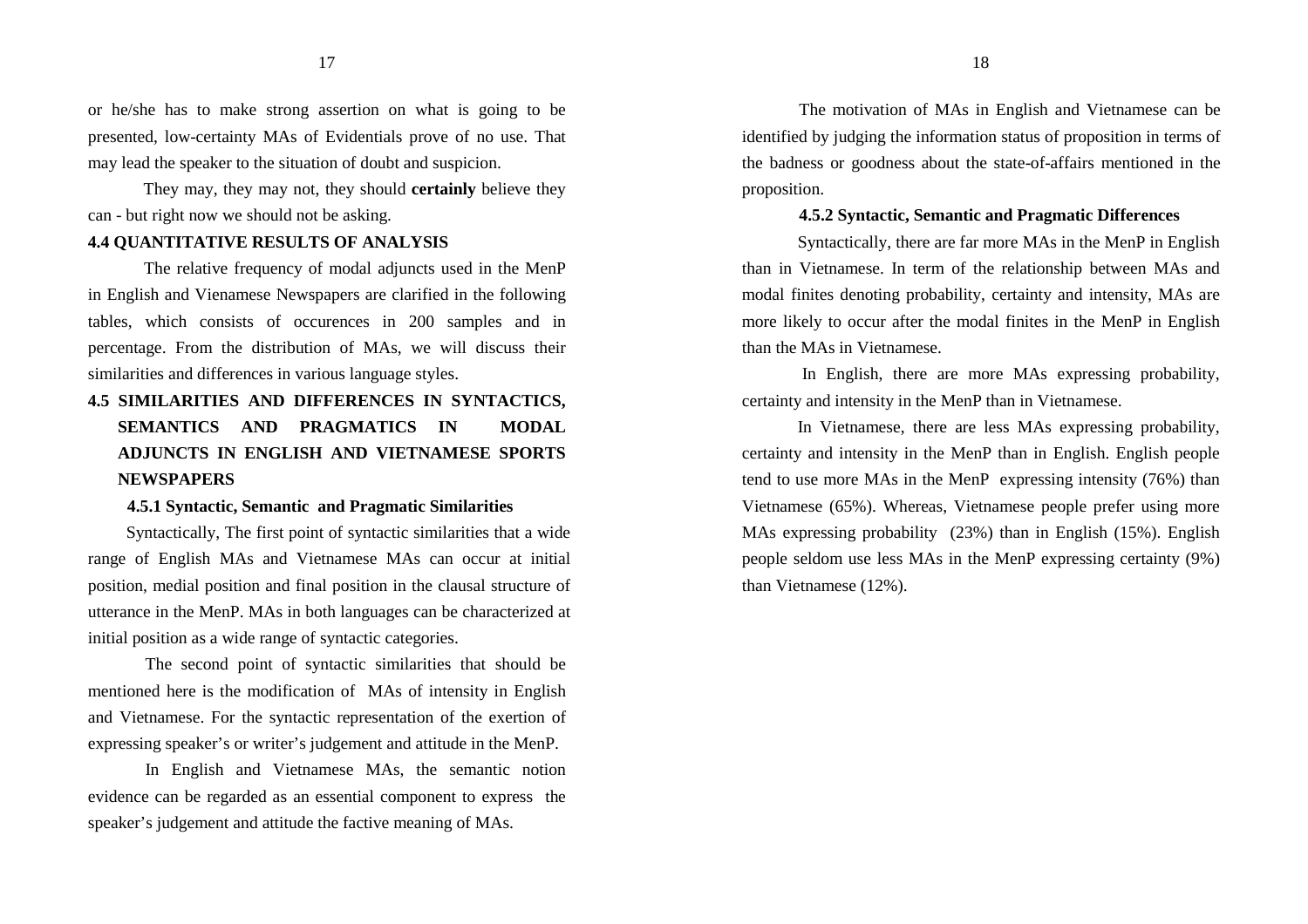

*Chart 4.1 : The Occurrence of MAs in three MenPs inEnglish and Vietnamese* 

**English** 



*Chart 4.2: The Occurrence of MAs in the MenP in English* 



Vietnamese

*Chart 4.3: The Occurrence of MAs in three MenP in Vietnamese* 

## **CHAPTER 5 CONCLUSIONS AND IMPLICATIONS 5.1 A SUMMARY OF INVESTIGATION**

 With the aim of studying the MAs in English and Vietnamese in terms of syntactic, semantic and pragmatic features in the MenP, my research is designed as a qualitative study executed with a contrastive analysis between MAs in the two languages, I have come to these conclusions:

 Syntactically, MAs in the two languages can be recognized with their mobility in various positions in the clausal structure or utterance: initial, medial and final in the MenP. Most MAs in English and Vietnamese can assume the initial position as thematic mood adjuncts expressing probability, certainty and intensity and a few of them were found to occur as a subject complement in a clausal structure.

 Semantically, MAs in English and Vietnamese can becharacterized as probability, intensity and certainty and were found to share the same semantic ingredients such as the status of the information in the addresser's attitude and judgement. A major difference can be seen here is that some MAs in English can be used in switching structures to signal the actualization or non-actualization of the performer of utterance whereas this semantic ingredient is blurred in Vietnamese structures with suppressed person subject.

In the thesis, we have so far dealt with the syntactic, semantic and pragmatic features of MAs in the MenP: Sensers and Phenomena in three sub- types of MenPs semantically and lexicogrammatically. The research is an attempt to analyse similarities and differences of MAs in the MenP in English and Vietnamese sport newspapers. The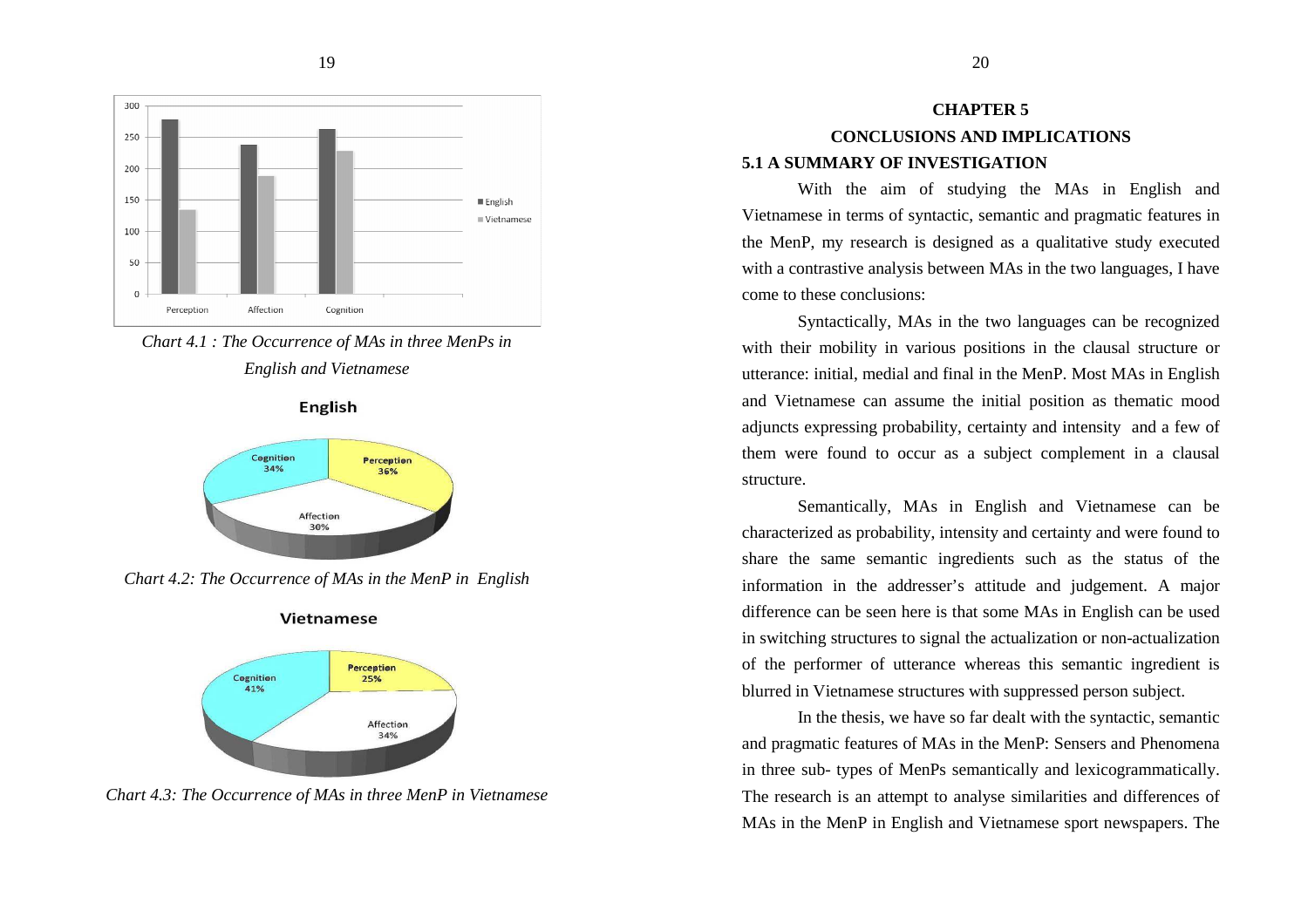findings show that not all the distinguished features of MAs are the same in both languages. Some appear to be natural in English but not in Vietnamse.

Pragmatically, the MAs of low certainty can help the speaker with such bad situation in which he or she have insufficient knowledge or information in the MenP. Hedging strategies prove helpful in the way of putting little or no imposition on the hearer or allowing the speaker to make statement without any worry about the responsibility for the source or accuracy of the information fed. On the contrary, the MAs of high certainty assure the speaker with strong commitment to the utterance. Hence, the hearer may find no room to negotiate but to agree, to some extent. Here, the devices of high certainty also show the speaker's authoritativeness and his or her positive-politeness strategy of avoiding disagreement.

Presenting in this thesis the basic analysis on semantic, syntactic, and pragmatic features of English MAs, we do feel content that the study will make this complicated and rather ambiguous problem become more comprehensible. More importantly, the study is to raise the awareness of the roles of MAs in communication both in spoken and written forms. That is, teachers of English, are required to help Vietnamese learners of English have clear and thorough knowledge relating to MAs as well as their uses to reflect the reliability of information.

#### **5.2 ENGLISH TEACHING AND LEARNINGIMPLICATIONS**

**5.2.1 Difficulties of Vietnamese Students in Understanding and Using Modal Adjuncts in the Mental Process** 

 Clearly, learning to express MAs is not an easy task for the learners of English as a second language. By far most of the Vietnamese learners of English find out that evidence and the way to show information to support convincingly and effectively their arguments or ideas are very important, particularly *students of English* who have to follow the skills' activities of giving opinion, debating, presenting, and so forth. However, it is the fact that *they* do not perform well, they limit themselves to a small number of MAs to defend their arguments or to make their source of information reliable to the listeners or readers. That causes the monotony in their speech, both written and spoken forms. Thus, it is imperative for the teacher to improve the language communicative competence with the use of MAs in the MenP.

To minimize confusion among the various structures which can present more complex phenomena and MAs in MenP clauses, it is logical to deal separately with the three types – perception, affection and cognition – first associating them with the most typical expressions of Phe and MAs in each category. In most cases, one would expect learners or readers to have least difficulty with MAs in the MenP.

 As I have mentioned above, the notion of MAs are still strange both to those who study linguistic features in the MenP and to language learners. In everyday communication, learners or readers may encounter with situations where they have to deal with kinds of compulsion to utter what is considered as favorable, pleasant things or unfavorable, errors, or mistakes. Without an awareness of this syntactic, semantic and pragmatic knowledge, learners may be ignorant of the nature of inner force or outer force to make an act of assertion. Without a competence of MAs as far as their semantics and the corresponding structures are concerned, they may fail to express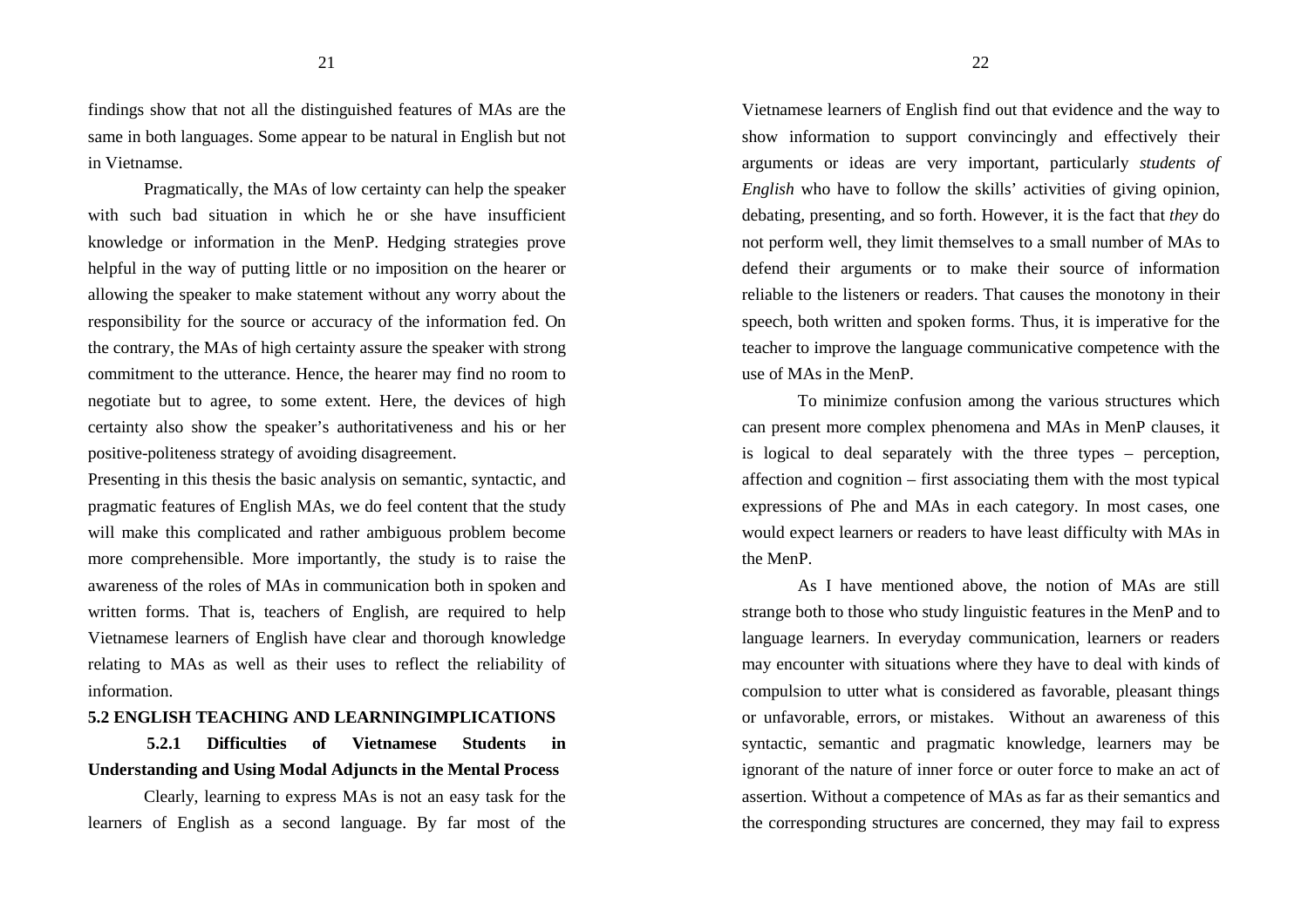23

their claim as well as to convey their attitude to the proposition and to the other participants in dialogistic interaction.

 The second point that should be mentioned here is the transfer of an assertion of proposition into the target language like English where addressers are offered with various syntactic structures to reflect their semantic and pragmatic ingredients and dimensions such as impersonalization by means of non-actualization of subject performer, the illocutionary force of the utterance. The language users may feel a need to call for syntactic, semantic and pragmatic knowledge under the framework of epistemic modality, force and dynamics and politeness theory for a proper transfer. In this sense of language transfer, syntactic, semantic and pragmatic translational equivalents between MAs in the two languages should be identified and brought into use.

Advisably, the teacher improves the students' awareness of the importance of MAs in expressing ideas, supporting arguments, and providing persuasive and reliable information. Providing a good list of MAs for students with clear explanations and the uses of these MAs is needed.

Besides, in the presentation of the dialogue, the teacher should have his/her students identify the speaker's intent in his utterance, i.e. whether the speaker is performing an agreement or disagreement, a comment or just an assertion to inform something. Above all, it is advisable that the teacher should help the students to interpret the truth-value of the utterances with MAs, and help them how to modify the truth of the utterances or presuppositions that go with it.

Additionally, the teacher should provide the students with semantic knowledge about the value of MAs in the scale of certainty, i.e. what kind of information of these MAs can mirror: indirect or direct, firsthand or second or third-hand. The syntactic features of these MAs are recommended to let the students bear in mind.

More importantly, practicing to use these MAs is indispensable. The teacher offers them controlled practice and then free practice so that they can use these verbs both in written and spoken forms smoothly and automatically. For example, the teacher may give the students a piece of reading or listening, and then ask the students to identify the MAs the speaker uses and to rank *them* in the right group of certainty, probability and intensity level. The students, afterwards, are required to show whether the information is direct/indirect or firsthand, second or third-hand.

#### **5.2.2 Some Suggested Solutions**

 As mentioned above, the similarities and differences between MAs in the MenP in English and Vietnamese, I confidently claim that the Vietnamese learners of English can make use of these common points in the syntactic representation of the semantic ingredients to facilitate their transfer of MAs from the source language to the target language.

 From the problems presented above, I recommend teachers of English raise an awareness of sematic knowledge about MAs both in English and Vietnamese for the students' acquisition of the syntactic and pragmatic features, the semantic ingredients of MAs in the MenP. They may have class activities such as speaking matters of argument, making statement, or responding to some undesirable state-of-affairs. Through these activities, the learners can be exposed